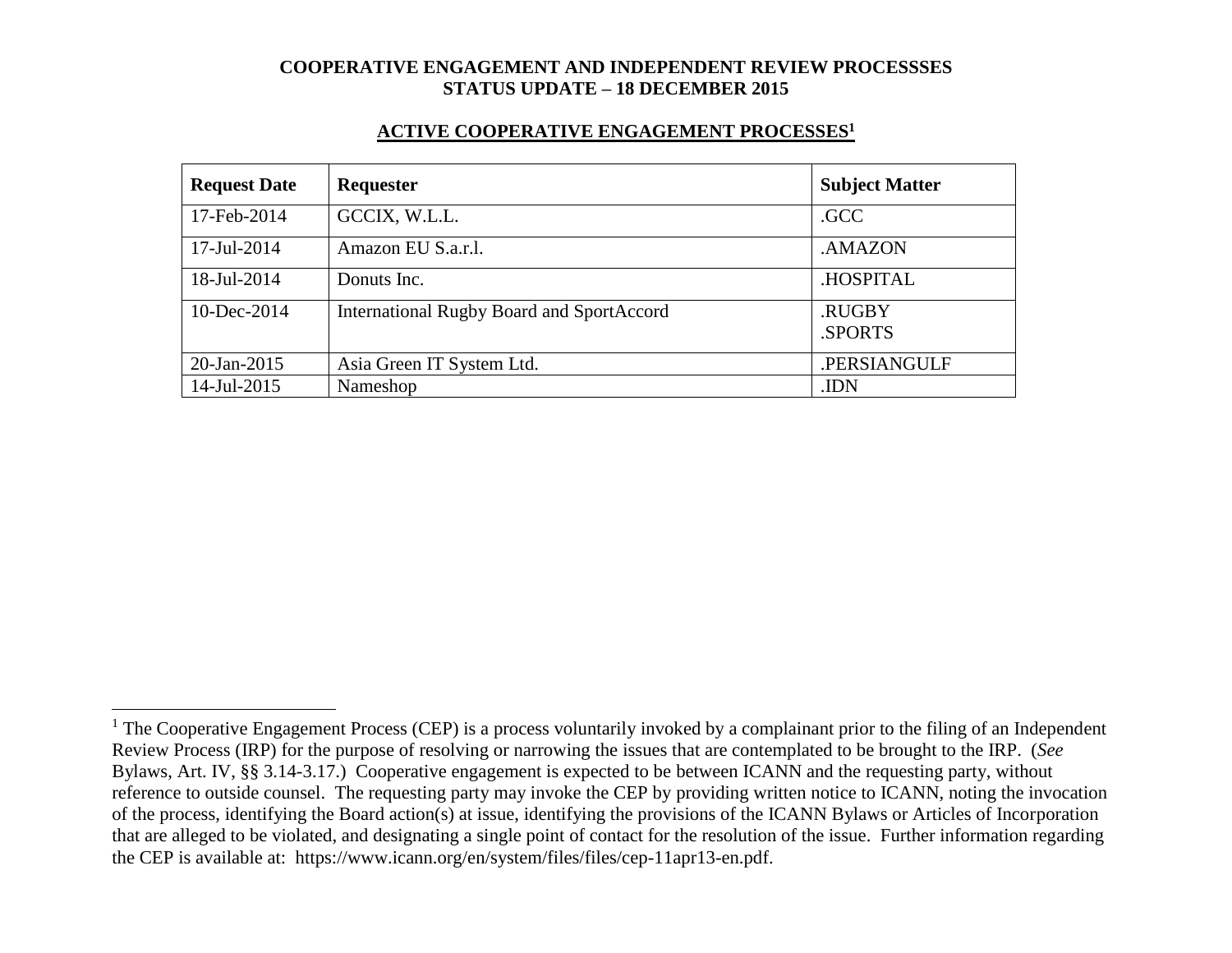# **RECENTLY CLOSED COOPERATIVE ENGAGEMENT PROCESSES**

| <b>Request Date</b> | <b>Requester</b>                                           |      | Subject Matter   IRP Filing Deadline <sup>2</sup> |
|---------------------|------------------------------------------------------------|------|---------------------------------------------------|
| 13-Mar-2015         | Top Level Design LLC, United TLD Holdco Ltd. t/a Rightside | .GAY | 28-Nov-2015                                       |
|                     | Registry, Minds + Machines Group Limited                   |      |                                                   |
| $22-Oct-2015$       | $dot$ gay LLC – withdrawn                                  | .GAY | N/A                                               |

l

<sup>&</sup>lt;sup>2</sup> The CEP process provides that "[i]f ICANN and the requester have not agreed to a resolution of the issues upon the conclusion of the cooperative engagement process, or if issues remain for a request for independent review, the requestor's time to file a request for independent review designated in the Bylaws shall be extended for each day of the cooperative engagement process, but in no event, absent mutual written agreement by the parties, shall the extension be for more than fourteen (14) days." (https://www.icann.org/en/system/files/files/cep-11apr13-en.pdf)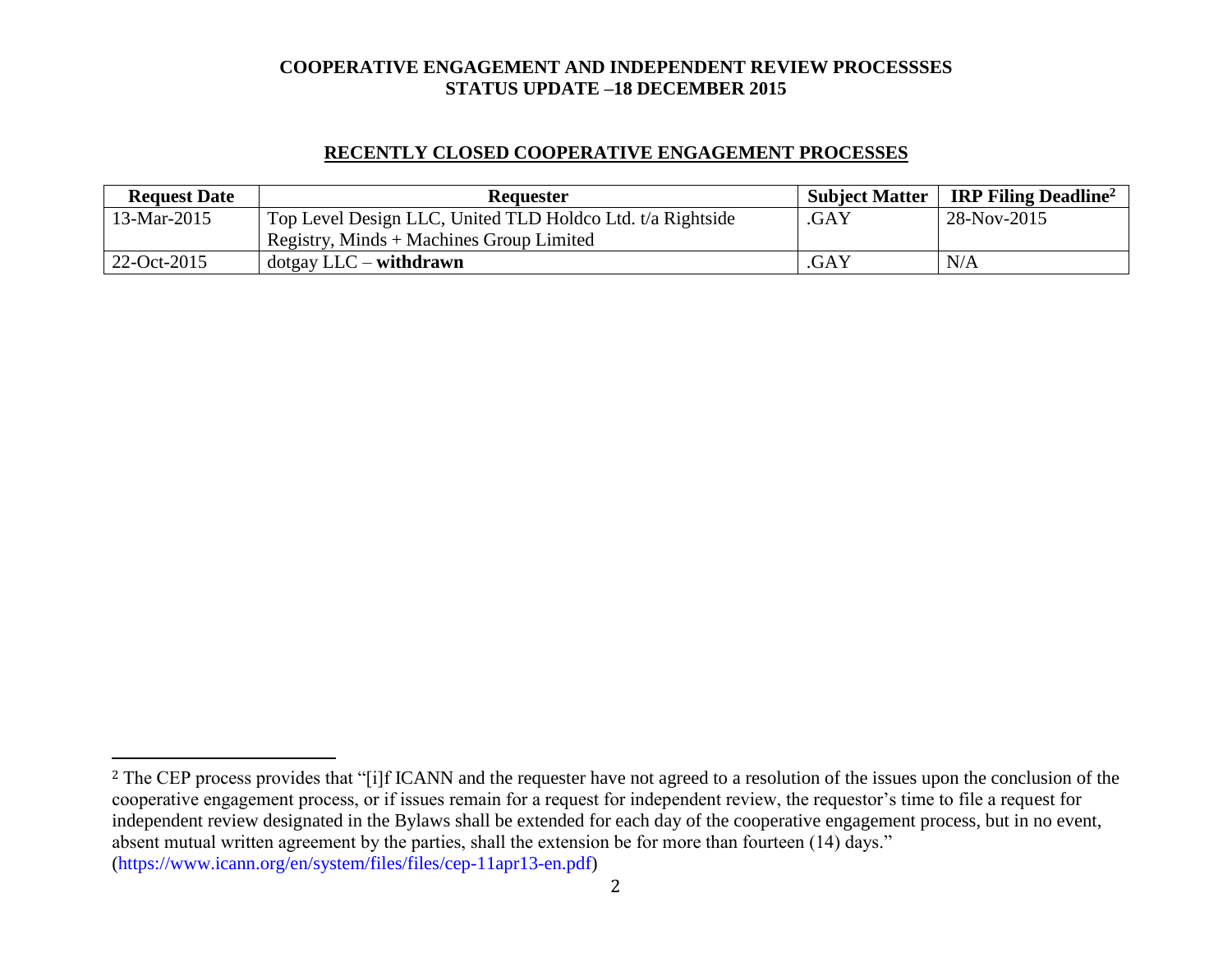### **ACTIVE INDEPENDENT REVIEW PROCESSES<sup>3</sup>**

| <b>Date</b><br><b>ICANN</b><br><b>Received</b><br>Notice of<br><b>IRP</b> | Date IRP<br><b>Commenced</b><br>by ICDR | Requester                                                                                                | <b>Subject Matter</b>   | <b>Status</b>                                                                                                                                                                                                                              |
|---------------------------------------------------------------------------|-----------------------------------------|----------------------------------------------------------------------------------------------------------|-------------------------|--------------------------------------------------------------------------------------------------------------------------------------------------------------------------------------------------------------------------------------------|
| 21-Sept-2014                                                              | 22-Sept-2014                            | Dot Registry, LLC<br>https://www.icann.org/resources/pa<br>ges/dot-registry-v-icann-2014-09-<br>$25$ -en | .INC<br>.LLC<br>.LLP    | Panel Selection: Full Panel confirmed on 5<br>February 2015.<br>Materials: Written submissions, Declaration(s), and<br>Scheduling Orders are posted here.<br>Hearing(s): Hearing is scheduled for 1 February<br>2016.                      |
| 8-Oct-2014                                                                | 13-Oct-2014                             | Donuts Inc.<br>https://www.icann.org/resources/pa<br>ges/donuts-v-icann-2014-10-13-en                    | <b>RUGBY</b><br>.SPORTS | Panel Selection: Full Panel confirmed on 7 April<br>2015.<br>Materials: Written submissions, Declaration(s), and<br>Scheduling Orders are posted here.<br>Hearing(s): Hearing took place on 8 October 2015;<br>awaiting Final Declaration. |

 $\overline{a}$ 

<sup>&</sup>lt;sup>3</sup> The Independent Review Process (IRP) is a process by which any person materially affected by a decision or action by the Board that he or she asserts is inconsistent with the Articles of Incorporation or Bylaws may submit a request for independent review of that decision or action. (*See* Bylaws, Art. IV, § 3.) In order to be materially affected, the person must suffer injury or harm that is directly and causally connected to the Board's alleged violation of the Bylaws or the Articles of Incorporation, and not as a result of third parties acting in line with the Board's action. Further information regarding the IRP is available at: https://www.icann.org/resources/pages/mechanisms-2014-03-20-en.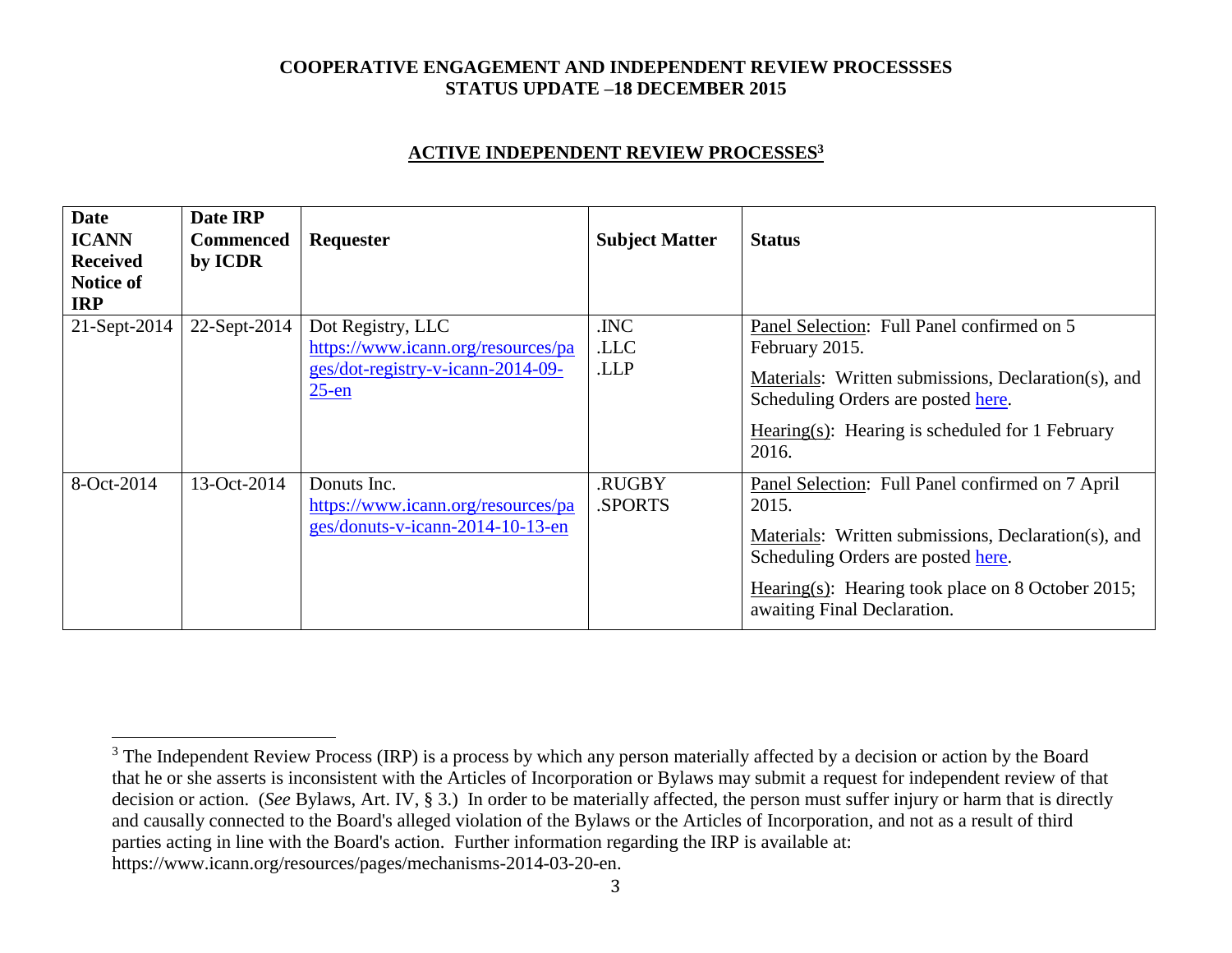| <b>Date</b><br><b>ICANN</b><br><b>Received</b><br><b>Notice of</b><br><b>IRP</b><br>5-Dec-2014 | Date IRP<br><b>Commenced</b><br>by ICDR<br>8-Dec-2014 | Requester<br><b>Gulf Cooperation Council</b>                                                                                                                                                                                                                                                                         | <b>Subject Matter</b><br>.PERSIANGULF            | <b>Status</b><br>Panel Selection: Full panel confirmed on 2                                                                                                                                                                                                                             |
|------------------------------------------------------------------------------------------------|-------------------------------------------------------|----------------------------------------------------------------------------------------------------------------------------------------------------------------------------------------------------------------------------------------------------------------------------------------------------------------------|--------------------------------------------------|-----------------------------------------------------------------------------------------------------------------------------------------------------------------------------------------------------------------------------------------------------------------------------------------|
|                                                                                                |                                                       | https://www.icann.org/resources/pa<br>$ges/gcc-v-icann-2014-12-06-en$                                                                                                                                                                                                                                                |                                                  | December 2015.<br>Materials: Written submissions, Declaration(s), and<br>Scheduling Orders are posted here.<br>$Hearing(s): No hearings are currently scheduled.$                                                                                                                       |
| 10-Mar-2015<br>(.HOTEL)<br>13-Mar-2015<br>(ECO)                                                | 12-Mar-2015                                           | Despegar Online SRL; Donuts, Inc.<br>Spring McCook, LLC; Famous<br>Four Media Limited- dot Hotel<br>Limited; Fegistry, LLC; and Radix<br>FZC (.HOTEL) and Little Birch,<br>LLC and Minds + Machines Group<br>Limited (.ECO)<br>https://www.icann.org/resources/pa<br>ges/various-v-icann-eco-hotel-<br>2015-09-02-en | .HOTEL, .ECO<br>[consolidated on<br>12 May 2015] | Panel Selection: Full Panel confirmed on 30 July<br>2015.<br>Materials: Written submissions, Declaration(s),<br>and Scheduling Orders are posted here.<br>Hearing(s): Awaiting Final Declaration.                                                                                       |
| 19-Mar-2015                                                                                    | 24-Mar-2015                                           | Dot Sport Limited<br>https://www.icann.org/resources/pa<br>ges/dot-sport-v-icann-2015-03-27-<br>en                                                                                                                                                                                                                   | .SPORT                                           | Panel Selection: Full Panel confirmed on 3<br>September 2015.<br>Materials: Written submissions, Declaration(s),<br>and Scheduling Orders are posted here.<br>Hearing(s): Administrative hearing took place on $28$<br>September 2015; Final hearing scheduled for 17<br>February 2016. |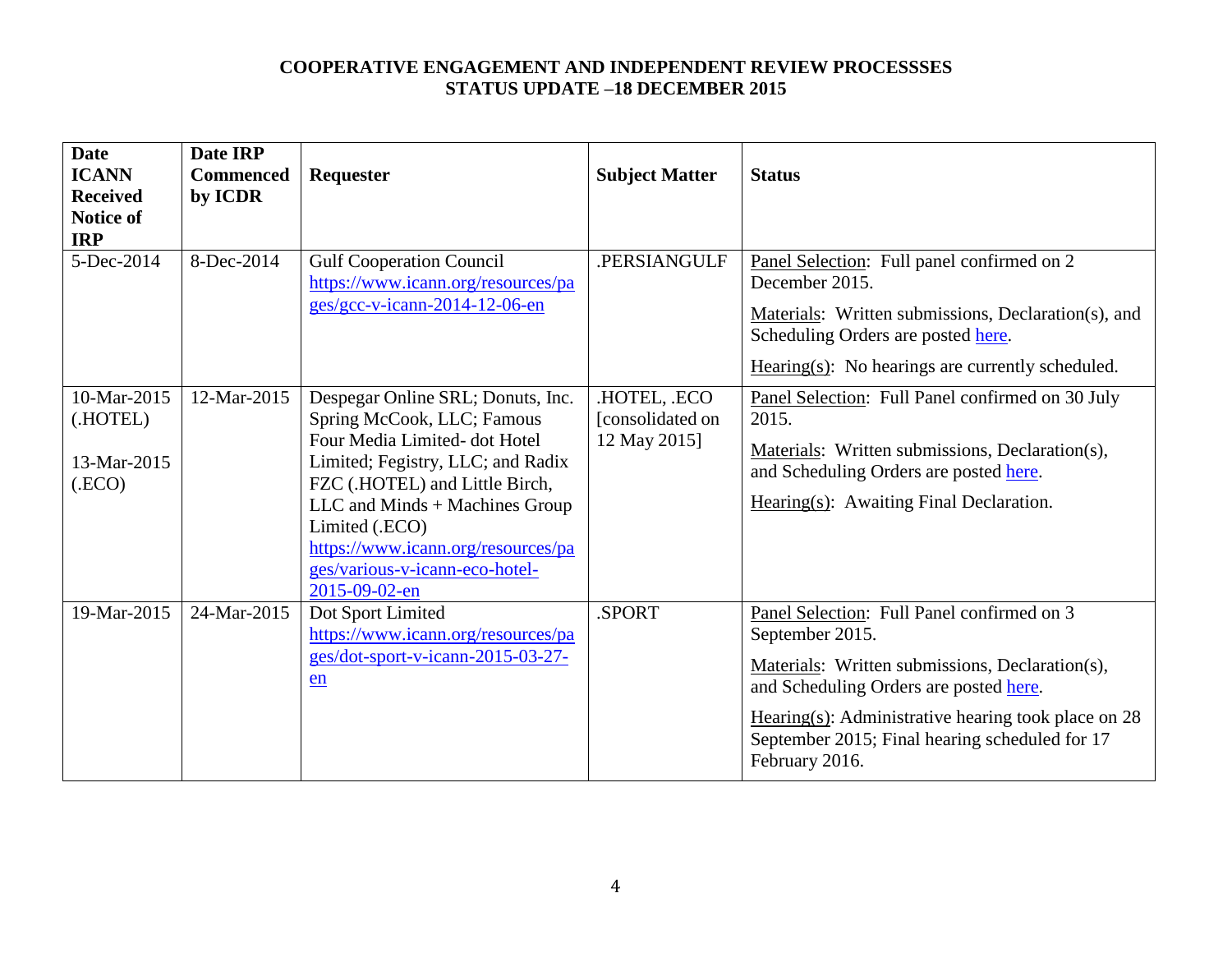| <b>Date</b><br><b>ICANN</b><br><b>Received</b><br><b>Notice of</b><br><b>IRP</b> | Date IRP<br><b>Commenced</b><br>by ICDR | <b>Requester</b>                                                                                                                                 | <b>Subject Matter</b> | <b>Status</b>                                                                                                                                                                                                                                                                                       |
|----------------------------------------------------------------------------------|-----------------------------------------|--------------------------------------------------------------------------------------------------------------------------------------------------|-----------------------|-----------------------------------------------------------------------------------------------------------------------------------------------------------------------------------------------------------------------------------------------------------------------------------------------------|
| 24-Mar-2015                                                                      | 7-Apr-2015                              | Corn Lake, LLC<br>https://www.icann.org/resources/pa<br>ges/corn-lake-v-icann-2015-04-07-<br>en                                                  | <b>CHARITY</b>        | Panel Selection: Full Panel confirmed on 17<br>September 2015.<br>Materials: Written submissions, Declaration(s),<br>and Scheduling Orders are posted here.<br>$Hearing(s): Preliminary hearing took place on 3$<br>November 2015; Final hearing scheduled for 8<br>February 2016.                  |
| 30-Sep-2015                                                                      | 5-Oct-2015                              | Afilias Limited, BRS Media, Inc.,<br>Tin Dale, LLC<br>https://www.icann.org/resources/pa<br>ges/afilias-brs-tin-llc-v-icann-2015-<br>$10-12$ -en | .RADIO                | Panel Selection: IRP filed on 5 October 2015; no<br>Panelists have been selected.<br>Materials: Written submissions, Declaration(s),<br>and Scheduling Orders are posted here.<br>$Hearing(s):$ No hearings are currently scheduled.                                                                |
| 22-Oct-2015                                                                      |                                         | dotgay LLC                                                                                                                                       | .GAY                  | Panel Selection: IRP has not commenced; notice of<br>IRP commencement has not been issued by ICDR.<br>Materials: IRP has not commenced; notice of IRP<br>commencement has not been issued by ICDR.<br>Hearing(s): IRP has not commenced; notice of IRP<br>commencement has not been issued by ICDR. |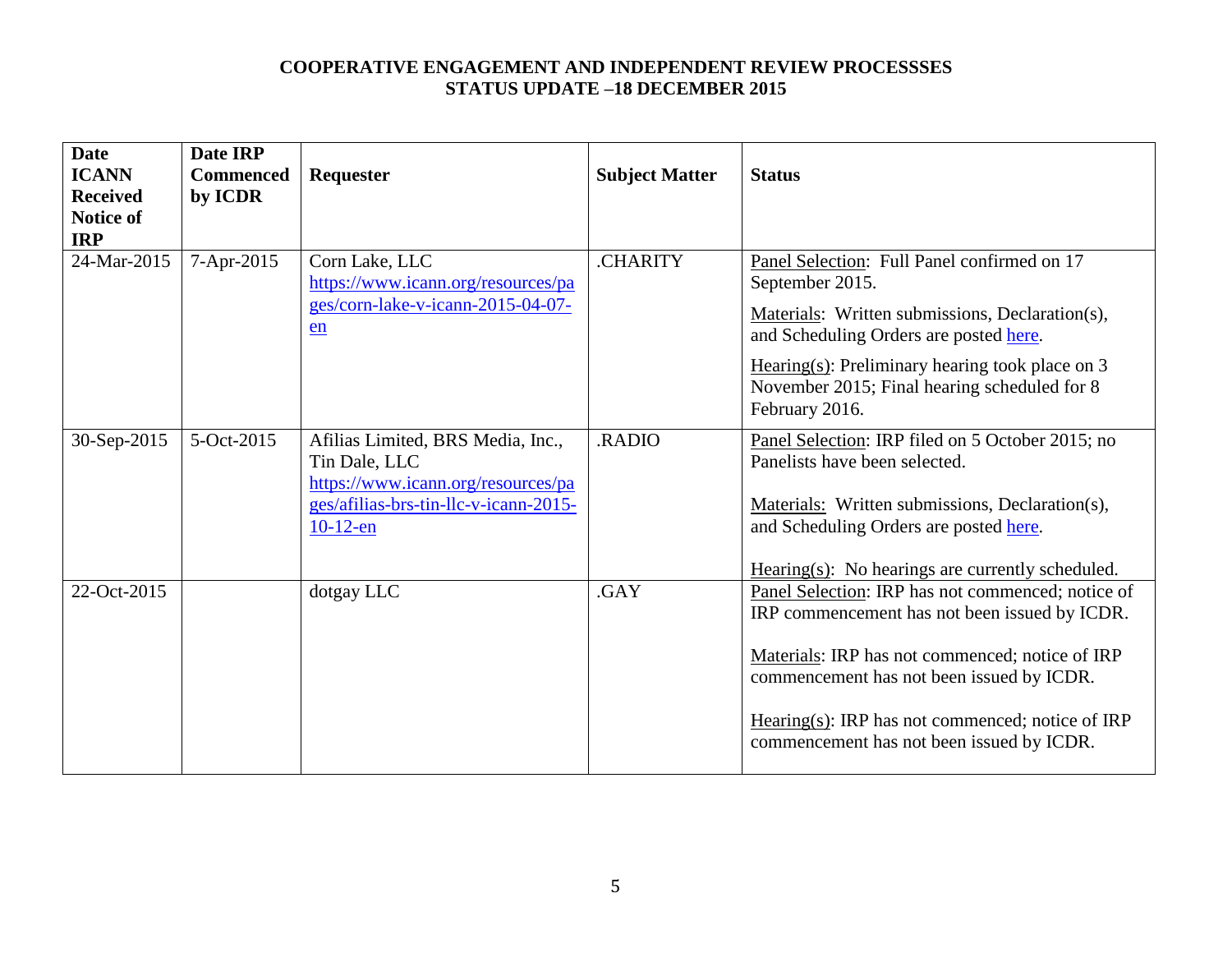| <b>Date</b><br><b>ICANN</b><br><b>Received</b><br>Notice of<br><b>IRP</b> | Date IRP<br><b>Commenced</b><br>by ICDR | Requester                 | <b>Subject Matter</b>  | <b>Status</b>                                                                                                                                                                                                                                                                                       |
|---------------------------------------------------------------------------|-----------------------------------------|---------------------------|------------------------|-----------------------------------------------------------------------------------------------------------------------------------------------------------------------------------------------------------------------------------------------------------------------------------------------------|
| 15-Dec-2015                                                               |                                         | Asia Green IT System Ltd. | .ISLAM<br><b>HALAL</b> | Panel Selection: IRP has not commenced; notice of<br>IRP commencement has not been issued by ICDR.<br>Materials: IRP has not commenced; notice of IRP<br>commencement has not been issued by ICDR.<br>Hearing(s): IRP has not commenced; notice of IRP<br>commencement has not been issued by ICDR. |